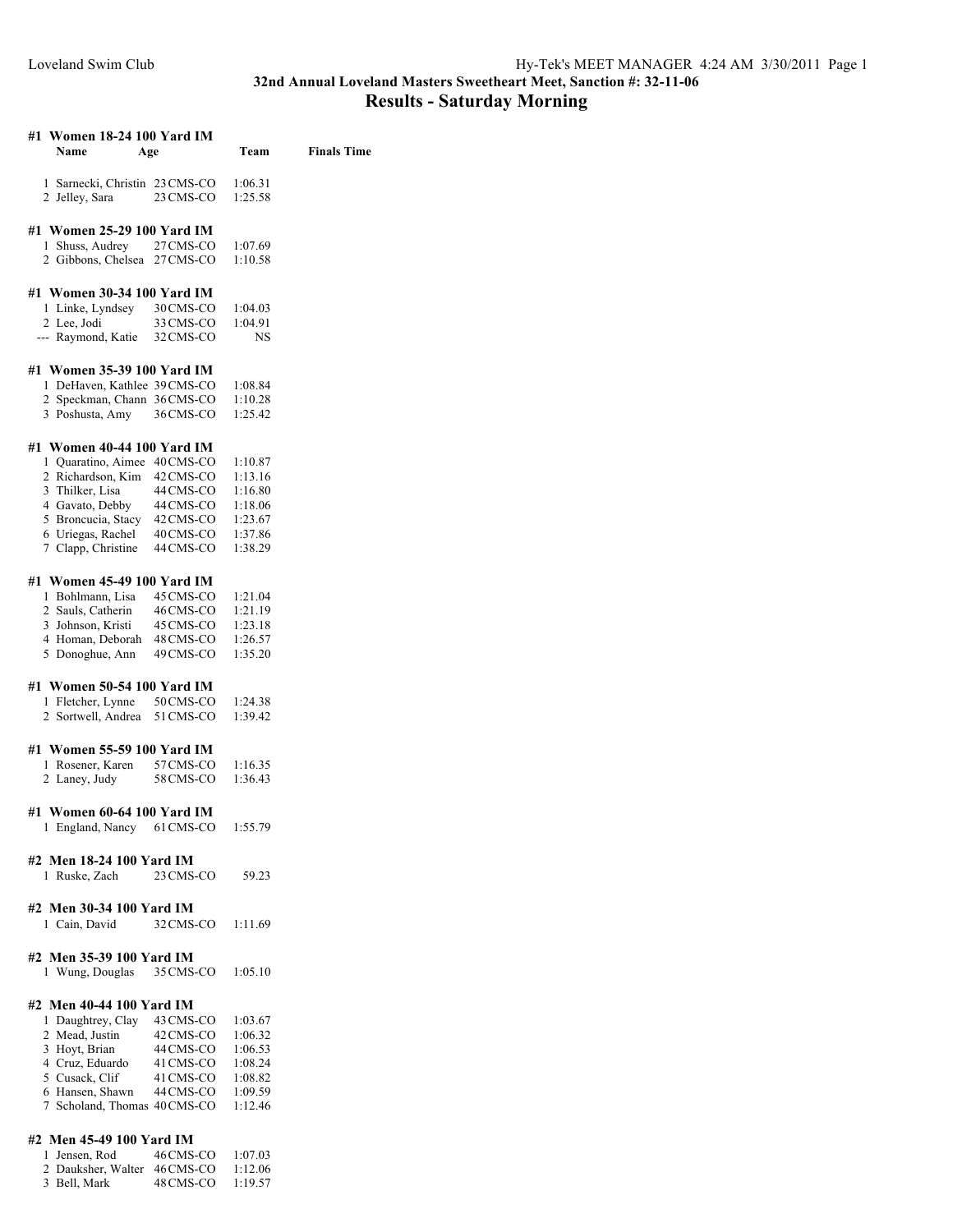## **Results - Saturday Morning**

| 4 Ramirez, Alfonso 49 CMS-CO |           | 1:20.27 |
|------------------------------|-----------|---------|
| 5 Garcia, Doug               | 49 CMS-CO | 1:23.97 |
| 6 Lowe, Todd                 | 48 CMS-CO | 1:24.48 |

### **#2 Men 50-54 100 Yard IM**

| 1 Mann, Jon                  | 50 CMS-CO | 1:03.58 |
|------------------------------|-----------|---------|
| 2 Nolte, Chris               | 54 CMS-CO | 1:05.94 |
| 3 Leo, Mark                  | 51 CMS-CO | 1:11.26 |
| 4 Spackman, Lowell 53 CMS-CO |           | 1:11.37 |
| 5 Berardi, Steven            | 50 CMS-CO | 1:12.01 |
| 6 Knee, Derek                | 53 CMS-CO | 1:19.35 |

## **#2 Men 55-59 100 Yard IM**

| 1 Hess, Richard    | 56 CMS-CO | 1:04.04   |
|--------------------|-----------|-----------|
| 2 Stanback, John   | 57 CMS-CO | 1:07.31   |
| 3 Benson, Stan     | 57 CMS-CO | 1:11.09   |
| 4 Parkinson, Bruce | 59 CMS-CO | 1:14.44   |
| 5 Lehman, Melvin   | 56 CMS-CO | 1:18.32   |
| 6 Shoo, Dallas     | 56 CMS-CO | 1:47.79   |
| --- Marsh, Russ    | 55 CMS-CO | <b>NS</b> |

#### **#2 Men 65-69 100 Yard IM**

| 1 Abrahms, Richard 65 CMS-CO |           | 1:06.44 |
|------------------------------|-----------|---------|
| 2 McDanal, Steve             | 67 CMS-CO | 1:37.87 |

### **#2 Men 70-74 100 Yard IM**

| 1 Wolfe, Artie  | 71 CMS-CO | 1:12.94 |
|-----------------|-----------|---------|
| 2 Plummer, Mark | 74 CMS-CO | 1:48.74 |

## **#3 Women 18-24 200 Yard Free**

Vatch, Hayley 23CMS-CO 2:09.46

## **#3 Women 25-29 200 Yard Free**

Shuss, Audrey 27CMS-CO 2:08.08

## **#3 Women 30-34 200 Yard Free**

Stutzke, Crystal 30CMS-CO 2:15.90

## **#3 Women 35-39 200 Yard Free**

| 1 Poshusta, Amy                | 36 CMS-CO | 2:42.39 |
|--------------------------------|-----------|---------|
| 2 Stearns, Stephanie 35 CMS-CO |           | 2:43.60 |

## **#3 Women 40-44 200 Yard Free**

White, LeighAnn 41CMS-CO 2:35.63

### **#3 Women 45-49 200 Yard Free**

Hagadorn, Heather 45CMS-CO 2:19.75

## **#3 Women 50-54 200 Yard Free**

| 1 Garnier, Kathy              | 50 CMS-CO | 2:09.27 |
|-------------------------------|-----------|---------|
| 2 Nelson, Judy                | 50 CMS-CO | 2:15.73 |
| 3 Townley, Antoinet 50 CMS-CO |           | 3:22.17 |

|  |  |  | ------- |
|--|--|--|---------|
|  |  |  |         |
|  |  |  |         |

## **#3 Women 55-59 200 Yard Free**

Laney, Judy 58CMS-CO 2:42.14

### **#3 Women 65-69 200 Yard Free**

Anziano, Marcia 65CMS-CO 3:04.52

## **#4 Men 18-24 200 Yard Free**

| 1 Martin, Thomas | 18 CMS-CO | 2:12.41 |
|------------------|-----------|---------|
| 2 Davis, Johnni  | 23 CMS-CO | 2:25.18 |

#### **#4 Men 25-29 200 Yard Free**

Ayer, Michael 28CMS-CO 2:19.79

#### **#4 Men 35-39 200 Yard Free**

- Foster, Jared 35CMS-CO 1:59.01
- Shelles, Dave 37WMSC-CO 2:12.74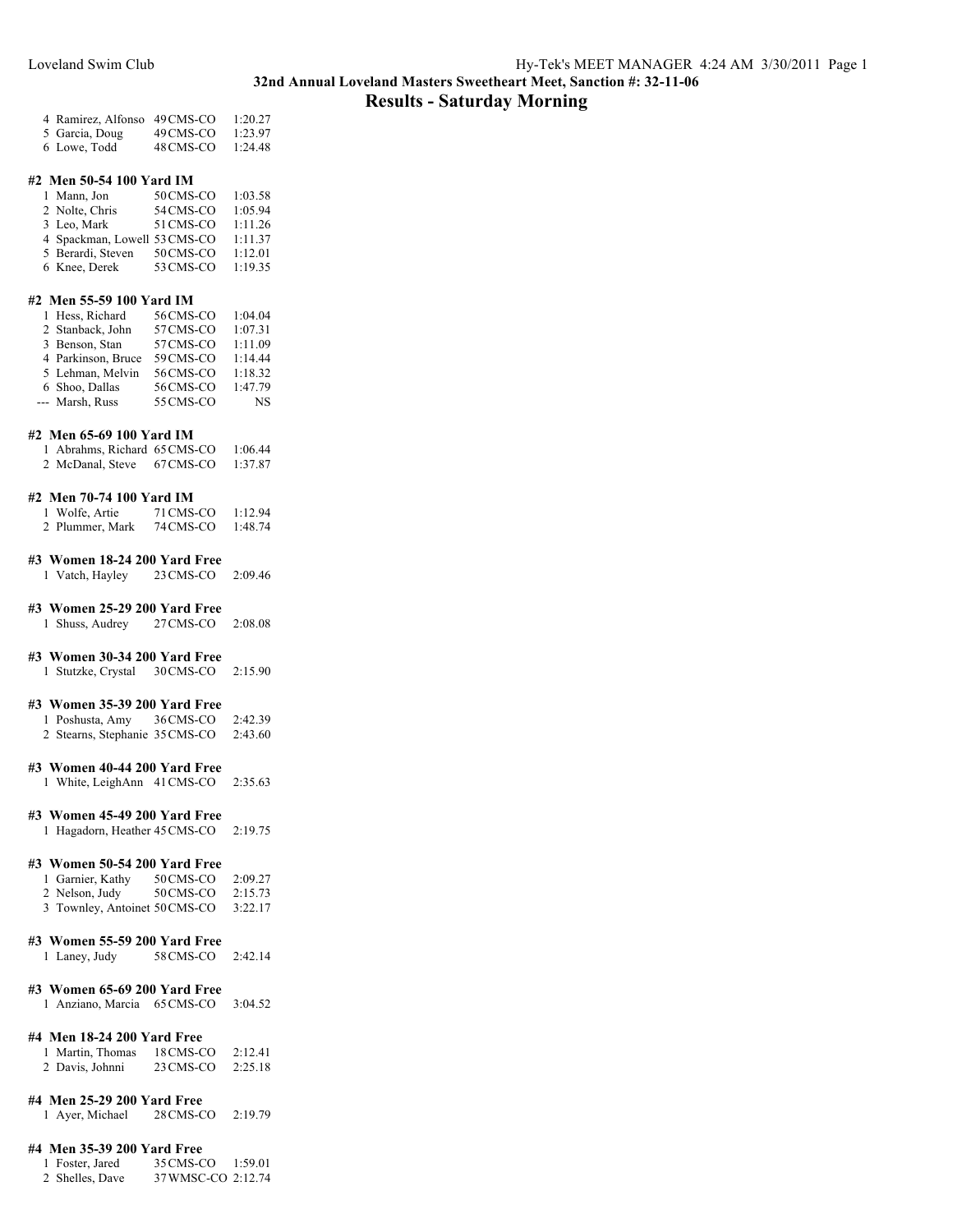## **32nd Annual Loveland Masters Sweetheart Meet, Sanction #: 32-11-06 Results - Saturday Morning**

## **#4 Men 40-44 200 Yard Free**

| 1 Mead, Justin                 | 42 CMS-CO | 2:05.66 |
|--------------------------------|-----------|---------|
| 2 Pazmino, Jorge               | 41 CMS-CO | 2:07.57 |
| 3 Kelly, Patrick               | 44 CMS-CO | 2:18.63 |
| 4 Wullink, Wietse              | 44 CMS-CO | 2:19.83 |
| --- Gerlormino, Mike 43 CMS-CO |           | NS.     |

#### **#4 Men 45-49 200 Yard Free**

| 1 Barringer, Rob              | 45 CMS-CO | 2:01.00 |
|-------------------------------|-----------|---------|
| 2 Melanson, Edward 48 CMS-CO  |           | 2:02.28 |
| 3 Roush, Stephen              | 48 CMS-CO | 2:07.06 |
| 4 Dauksher, Walter            | 46CMS-CO  | 2:15.43 |
| 5 Magouirk, Jeffrey 49 CMS-CO |           | 2:16.92 |

#### **#4 Men 50-54 200 Yard Free**

Spackman, Lowell 53CMS-CO 2:14.57

#### **#4 Men 55-59 200 Yard Free**

| 1 Mainard, Tom | 59 CMS-CO | 2:39.49 |
|----------------|-----------|---------|
| 2 Ott, William | 57 CMS-CO | 3:50.11 |

#### **#4 Men 60-64 200 Yard Free**

Abbott, Bill 64CMS-CO 2:22.21

## **#5 Women 18-24 100 Yard Breast**

Jelley, Sara 23CMS-CO 1:29.78

## **#5 Women 30-34 100 Yard Breast**

Lee, Jodi 33CMS-CO 1:12.38

## **#5 Women 35-39 100 Yard Breast**

Janssen, Heather 37CMS-CO 1:47.54

### **#5 Women 40-44 100 Yard Breast**

Vowles, Nicole 40CMS-CO 1:23.97

Nowakowski, Heid 43CMS-CO 1:53.60

#### **#5 Women 45-49 100 Yard Breast**

| 1 von der Lippe, Sus 45 CMS-CO |           | 1:07.62 |
|--------------------------------|-----------|---------|
| 2 Crouch, Kim                  | 49 CMS-CO | 1:13.74 |
| 3 Washburn, Lynette 47CMS-CO   |           | 1:18.21 |
| 4 Sauls, Catherin              | 46CMS-CO  | 1:29.29 |
| 5 Nolte, Susan                 | 49 CMS-CO | 1:35.12 |
| 6 Stokoe, Jeanne               | 49 CMS-CO | 1:35.50 |

## **#5 Women 50-54 100 Yard Breast**

Anderson, Cynthia 54CMS-CO 1:31.43

#### **#6 Men 18-24 100 Yard Breast**

--- Martin, Adam 19 WMSC-CO NS

#### **#6 Men 40-44 100 Yard Breast**

| 1 Hansen, Shawn | 44 CMS-CO | 1:18.83 |
|-----------------|-----------|---------|
| 2 Reese, Gary   | 44 CMS-CO | 1:20.24 |

## **#6 Men 45-49 100 Yard Breast**

| 1 O'Keefe, John                | 49 CMS-CO | 1:25.05 |
|--------------------------------|-----------|---------|
| 2 Fedde, Christopher 47 CMS-CO |           | 1:28.02 |

## **#6 Men 50-54 100 Yard Breast**

| 1 Bank, Holden | 50 BLU-FL | 1:09.34 |
|----------------|-----------|---------|
| 2 Knee, Derek  | 53 CMS-CO | 1:22.96 |

## **#6 Men 55-59 100 Yard Breast**

| 1 Waterbury, Stuart 57 CMS-CO |           | 1:07.96 |
|-------------------------------|-----------|---------|
| 2 MacDonald, Lee              | 58 CMS-CO | 1:14.99 |
| 3 Parkinson, Bruce 59 CMS-CO  |           | 1:20.46 |
| 4 McElhinney, Tom 57 CMS-CO   |           | 1:30.09 |

#### **#6 Men 65-69 100 Yard Breast**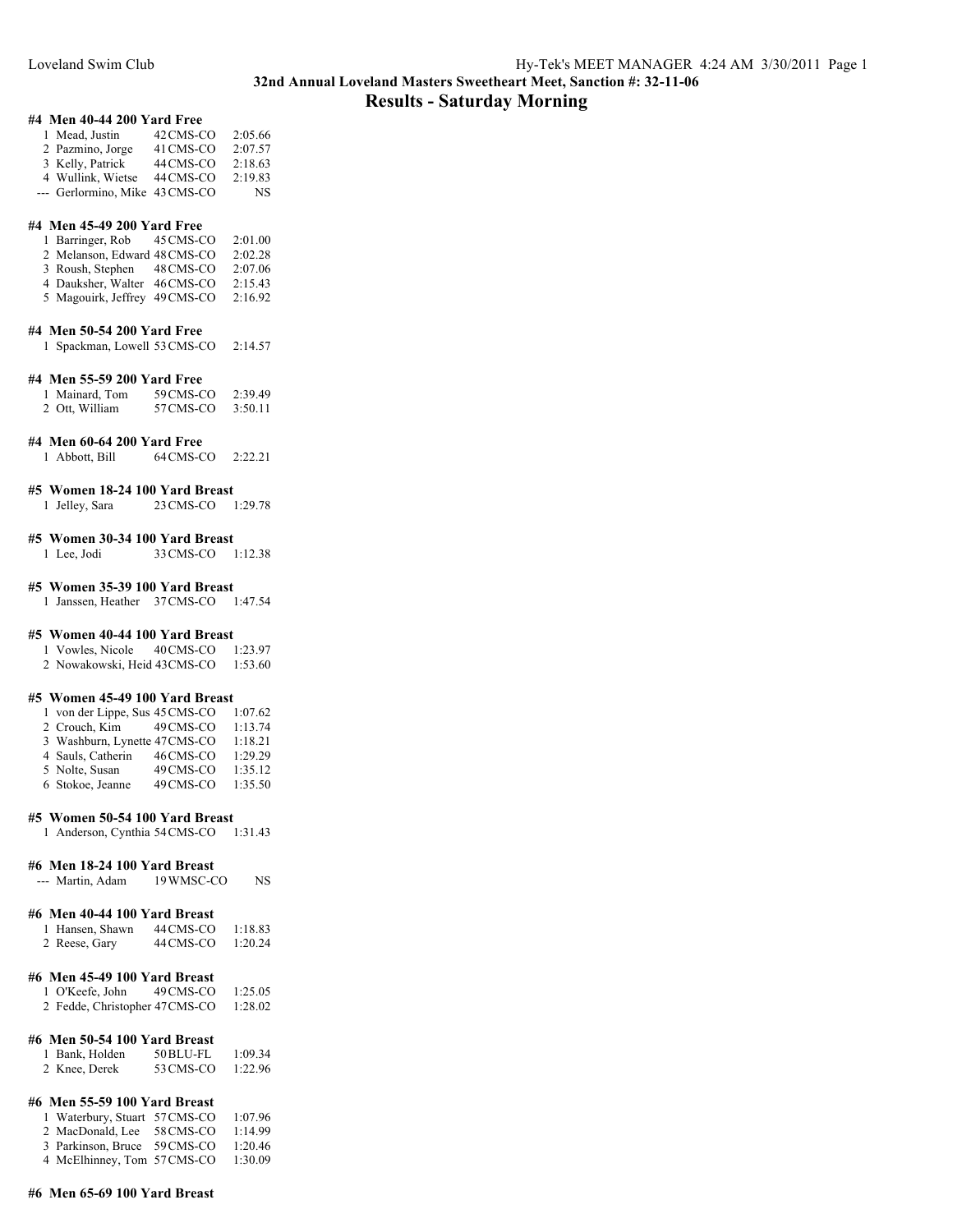## **Results - Saturday Morning**

| 1 Burgess, Thom | 68 CMS-CO | 1:28.48 |
|-----------------|-----------|---------|
|                 |           |         |

| #6 Men 70-74 100 Yard Breast |           |         |
|------------------------------|-----------|---------|
| 1 Plummer, Mark              | 74 CMS-CO | 1:58.05 |

## **#7 Women 30-34 50 Yard Back**

| 1 Fuller, Lacy | 42.93<br>31 CMS-CO |
|----------------|--------------------|
|----------------|--------------------|

## **#7 Women 35-39 50 Yard Back**

| 1 Speckman, Chann 36 CMS-CO    |           | 32.08 |
|--------------------------------|-----------|-------|
| 2 Stearns, Stephanie 35 CMS-CO |           | 38.50 |
| 3 Poshusta, Amy                | 36 CMS-CO | 40.76 |

## **#7 Women 40-44 50 Yard Back**

| 1 Crino, Heide      | 44 CMS-CO | 34.84 |
|---------------------|-----------|-------|
| 2 Broncucia, Stacy  | 42 CMS-CO | 38.67 |
| --- Uriegas, Rachel | 40 CMS-CO | NS    |

### **#7 Women 45-49 50 Yard Back**

| 1 Freund, Shelle           | 45 CMS-CO | 32.50 |
|----------------------------|-----------|-------|
| 2 Homan, Deborah 48 CMS-CO |           | 43.98 |

## **#7 Women 50-54 50 Yard Back**

| 1 Fletcher, Lynne             | 50 CMS-CO | 39.29 |
|-------------------------------|-----------|-------|
| 2 Sortwell, Andrea            | 51 CMS-CO | 46.26 |
| 3 Townley, Antoinet 50 CMS-CO |           | 53.93 |

#### **#7 Women 55-59 50 Yard Back**

| 1 Slavec, Deborah | 57 CMS-CO | 44.54 |
|-------------------|-----------|-------|
| 2 Engele, Vickie  | 56 CMS-CO | 56.21 |

#### **#7 Women 60-64 50 Yard Back**

England, Nancy 61CMS-CO 57.07

## **#8 Men 40-44 50 Yard Back**

| 1 Gonzales, Mike | 44 CMS-CO | 27.12 |
|------------------|-----------|-------|
| 2 Hoyt, Brian    | 44 CMS-CO | 31.24 |
| 3 Pazmino, Jorge | 41 CMS-CO | 32.43 |

#### **#8 Men 45-49 50 Yard Back**

| 1 Melanson, Edward 48 CMS-CO |           | 30.34 |
|------------------------------|-----------|-------|
| 2 Barringer, Rob             | 45 CMS-CO | 30.45 |

## **#8 Men 50-54 50 Yard Back**

Lehrer, Mark 53CMS-CO 32.27

## **#8 Men 55-59 50 Yard Back**

| 1 Stanback, John | 57 CMS-CO | 29.76 |
|------------------|-----------|-------|
| 2 Benson, Stan   | 57 CMS-CO | 31.44 |
| 3 Lehman, Melvin | 56 CMS-CO | 32.23 |
| 4 Shoo, Dallas   | 56 CMS-CO | 50.73 |

## **#8 Men 65-69 50 Yard Back**

| 1 Abrahms, Richard 65 CMS-CO |           | 32.24 |
|------------------------------|-----------|-------|
| 2 Neuls, Allen               | 67 CMS-CO | 36.25 |

## **#9 Women 30-34 50 Yard Fly**

Linke, Lyndsey 30CMS-CO 26.94

## **#9 Women 35-39 50 Yard Fly**

Speckman, Chann 36CMS-CO 31.97

## **#9 Women 40-44 50 Yard Fly**

| 1 Vowles, Nicole   | 40 CMS-CO | 33.30 |
|--------------------|-----------|-------|
| 2 Thilker, Lisa    | 44 CMS-CO | 34.11 |
| 3 White, LeighAnn  | 41 CMS-CO | 34.68 |
| 4 Broncucia, Stacy | 42 CMS-CO | 38.30 |
| 5 Clapp, Christine | 44 CMS-CO | 45.30 |
| 6 Uriegas, Rachel  | 40 CMS-CO | 46.93 |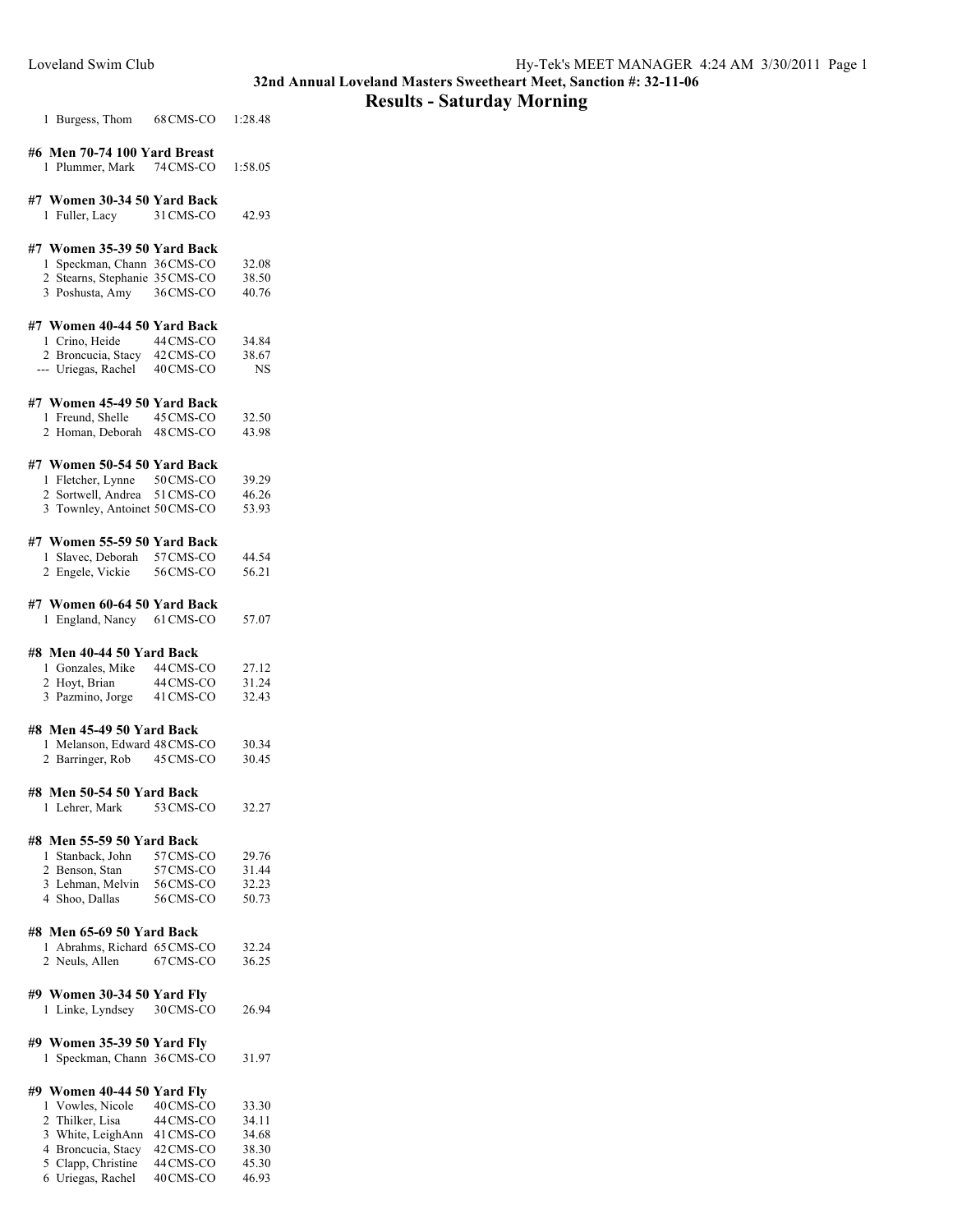## **Results - Saturday Morning**

| #9 Women 45-49 50 Yard Fly                                              |           |        |
|-------------------------------------------------------------------------|-----------|--------|
|                                                                         |           |        |
| 1 von der Lippe, Sus 45 CMS-CO                                          |           | 26.77  |
| 2 Washburn, Lynette 47CMS-CO                                            |           | 32.68  |
| 3 Johnson, Kristi 45 CMS-CO                                             |           | 37.80  |
| 4 Donoghue, Ann 49 CMS-CO                                               |           | 46.07  |
|                                                                         |           |        |
|                                                                         |           |        |
| #9 Women 50-54 50 Yard Fly                                              |           |        |
| 1 Nelson, Judy                                                          | 50 CMS-CO | 32.10  |
| 2 Fletcher, Lynne                                                       | 50 CMS-CO | 39.76  |
|                                                                         |           |        |
|                                                                         |           |        |
| #9 Women 55-59 50 Yard Fly                                              |           |        |
| 1 Rosener, Karen                                                        | 57 CMS-CO | 32.63  |
|                                                                         |           |        |
|                                                                         |           |        |
| #10 Men 18-24 50 Yard Fly                                               |           |        |
| 1 Martin, Thomas                                                        | 18 CMS-CO | 30.24  |
|                                                                         |           |        |
|                                                                         |           |        |
| #10 Men 30-34 50 Yard Fly                                               |           |        |
| 1 Juliano, Kevin                                                        | 31 CMS-CO | 27.49  |
| 2 Cain, David                                                           | 32 CMS-CO | 31.88  |
|                                                                         |           |        |
|                                                                         |           |        |
| #10 Men 35-39 50 Yard Fly                                               |           |        |
| Wung, Douglas<br>1                                                      | 35 CMS-CO | 27.69  |
|                                                                         |           |        |
|                                                                         |           |        |
| #10 Men 40-44 50 Yard Fly                                               |           |        |
| 1 Smit, Robbert-Paru 41                                                 |           | CMS-CO |
| 2 Gonzales, Mike                                                        | 44 CMS-CO | 26.34  |
| 3 Daughtrey, Clay                                                       | 43 CMS-CO | 27.14  |
| 4 Cusack, Clif                                                          |           |        |
|                                                                         | 41 CMS-CO | 28.14  |
| 5 Mead, Justin                                                          | 42 CMS-CO | 29.85  |
| 6 Kelly, Patrick                                                        | 44 CMS-CO | 30.61  |
|                                                                         |           |        |
|                                                                         |           |        |
| #10 Men 45-49 50 Yard Fly                                               |           |        |
| 1 Roush, Stephen                                                        | 48 CMS-CO | 27.74  |
| 2 Jensen, Rod                                                           | 46 CMS-CO | 28.64  |
| 3 Pins, Michael                                                         | 45 CMS-CO | 28.98  |
| 4 Bell, Mark                                                            | 48 CMS-CO | 30.82  |
| 5 Lowe, Todd                                                            |           |        |
|                                                                         | 48 CMS-CO | 33.14  |
| 6 Dauksher, Walter                                                      | 46 CMS-CO | 33.61  |
|                                                                         |           |        |
| #10 Men 50-54 50 Yard Fly                                               |           |        |
| 1 Mann, Jon                                                             | 50 CMS-CO | 27.38  |
|                                                                         |           |        |
| 2 Bank, Holden                                                          | 50 BLU-FL | 29.05  |
|                                                                         |           |        |
| #10 Men 55-59 50 Yard Fly                                               |           |        |
|                                                                         |           | 26.83  |
| 1 Hess, Richard 56 CMS-CO                                               |           |        |
| 2 McElhinney, Tom 57 CMS-CO                                             |           | 37.53  |
|                                                                         |           |        |
| #10 Men 60-64 50 Yard Fly                                               |           |        |
|                                                                         |           |        |
| 1 Abbott, Bill                                                          | 64 CMS-CO | 30.24  |
|                                                                         |           |        |
| #10 Men 65-69 50 Yard Fly                                               |           |        |
| 1 McDanal, Steve 67 CMS-CO                                              |           | 42.18  |
|                                                                         |           |        |
|                                                                         |           |        |
| #10 Men 70-74 50 Yard Fly                                               |           |        |
| 1 Wolfe, Artie                                                          | 71 CMS-CO | 31.64  |
|                                                                         |           |        |
|                                                                         |           |        |
| #11 Women 18-24 100 Yard Free                                           |           |        |
| 1 Sarnecki, Christin 23 CMS-CO                                          |           | 56.08  |
|                                                                         |           |        |
| 2 Snell, Jessica 21 WMSC-CO 1:03.50<br>3 Jelley, Sara 23 CMS-CO 1:08.43 |           |        |
|                                                                         |           |        |
|                                                                         |           |        |
|                                                                         |           |        |
|                                                                         |           |        |
| #11 Women 25-29 100 Yard Free                                           |           |        |
| 1 Gibbons, Chelsea 27 CMS-CO 1:03.60                                    |           |        |
| 2 Moore, Alyssa 26 CMS-CO 1:04.44                                       |           |        |
| #11 Women 30-34 100 Yard Free                                           |           |        |

 $25.18$ 

| 1 Linke, Lyndsey   | 30 CMS-CO | 56.22   |
|--------------------|-----------|---------|
| 2 Lee, Jodi        | 33 CMS-CO | 58.73   |
| 3 Stutzke, Crystal | 30 CMS-CO | 1:00.47 |
| 4 Fuller, Lacy     | 31 CMS-CO | 1:55.58 |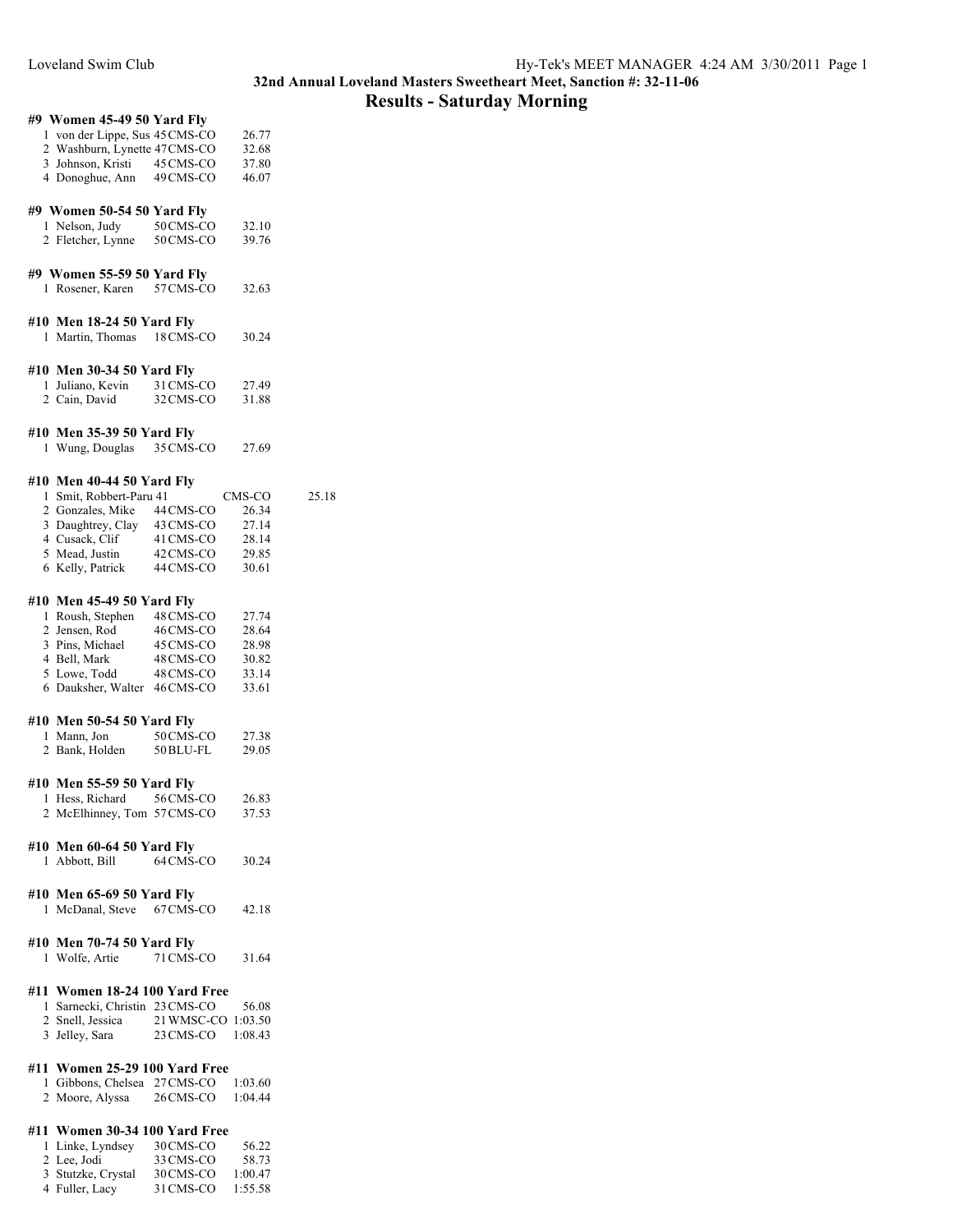## **Results - Saturday Morning**

--- Raymond, Katie 32 CMS-CO NS

## **#11 Women 35-39 100 Yard Free**

| 1 DeHaven, Kathlee 39 CMS-CO   |           | 58.99   |
|--------------------------------|-----------|---------|
| 2 Speckman, Chann 36 CMS-CO    |           | 1:01.92 |
| 3 Poshusta, Amy                | 36 CMS-CO | 1:13.70 |
| 4 Stearns, Stephanie 35 CMS-CO |           | 1:14.13 |
| 5 Janssen, Heather 37 CMS-CO   |           | 1:36.70 |

## **#11 Women 40-44 100 Yard Free**

| 1 Quaratino, Aimee          | 40 CMS-CO | 1:00.87 |
|-----------------------------|-----------|---------|
| 2 Richardson, Kim           | 42 CMS-CO | 1:01.56 |
| 3 Lipson, Christine         | 41 CMS-CO | 1:03.20 |
| 4 Gavato, Debby             | 44 CMS-CO | 1:05.17 |
| 5 Vowles, Nicole            | 40 CMS-CO | 1:06.21 |
| 6 Thilker, Lisa             | 44 CMS-CO | 1:08.74 |
| 7 Clapp, Christine          | 44 CMS-CO | 1:23.32 |
| 8 Nowakowski, Heid 43CMS-CO |           | 1:37.73 |

#### **#11 Women 45-49 100 Yard Free**

| 1 Crouch, Kim                 | 49 CMS-CO | 1:00.55 |
|-------------------------------|-----------|---------|
| 2 Hagadorn, Heather 45 CMS-CO |           | 1:04.18 |
| 3 Stokoe, Jeanne              | 49 CMS-CO | 1:26.56 |

#### **#11 Women 50-54 100 Yard Free**

| 1 Garnier, Kathy                | 50 CMS-CO | 57.52   |
|---------------------------------|-----------|---------|
| 2 Fletcher, Lynne               | 50 CMS-CO | 1:15.04 |
| (#11 Women 50-54 100 Yard Free) |           |         |
| 3 Sortwell, Andrea 51 CMS-CO    |           | 1:20.49 |
| 4 Townley, Antoinet 50 CMS-CO   |           | 1:31.62 |

### **#11 Women 55-59 100 Yard Free**

| 1 Laney, Judy      | 58 CMS-CO | 1:15.11 |
|--------------------|-----------|---------|
| 2 Greenleaf, Laura | 57 CMS-CO | 1:18.63 |
| 3 Engele, Vickie   | 56 CMS-CO | 1:48.70 |

## **#11 Women 60-64 100 Yard Free**

England, Nancy 61CMS-CO 1:42.12

### **#11 Women 65-69 100 Yard Free**

Anziano, Marcia 65CMS-CO 1:25.62

## **#12 Men 18-24 100 Yard Free**

Martin, Thomas 18CMS-CO 1:00.45

#### **#12 Men 25-29 100 Yard Free**

Ayer, Michael 28CMS-CO 1:03.89

## **#12 Men 35-39 100 Yard Free**

| 1 Foster, Jared    | 35 CMS-CO  | 53.81   |
|--------------------|------------|---------|
| 2 Wung, Douglas    | 35 CMS-CO  | 55.44   |
| 3 Shelles, Dave    | 37 WMSC-CO | 59.10   |
| 4 Iyengar, Vivekan | 37 CMS-CO  | 1:18.85 |

## **#12 Men 40-44 100 Yard Free**

| 1 Mead, Justin                 | 42 CMS-CO | 57.26     |
|--------------------------------|-----------|-----------|
| 2 Pazmino, Jorge               | 41 CMS-CO | 58.41     |
| 3 Cruz, Eduardo                | 41 CMS-CO | 1:00.00   |
| 4 Hansen, Shawn                | 44 CMS-CO | 1:01.25   |
| 5 Scholand, Thomas 40 CMS-CO   |           | 1:02.82   |
| 6 Kelly, Patrick               | 44 CMS-CO | 1:03.06   |
| --- Gerlormino, Mike 43 CMS-CO |           | <b>NS</b> |

## **#12 Men 45-49 100 Yard Free**

| 1 Bell, Mark                  | 48 CMS-CO | 1:03.63 |
|-------------------------------|-----------|---------|
| 2 Ramirez, Alfonso            | 49 CMS-CO | 1:05.78 |
| 3 O'Keefe, John               | 49 CMS-CO | 1:07.08 |
| 4 Garcia, Doug                | 49 CMS-CO | 1:07.30 |
| 5 Fedde, Christopher 47CMS-CO |           | 1:09.02 |
|                               |           |         |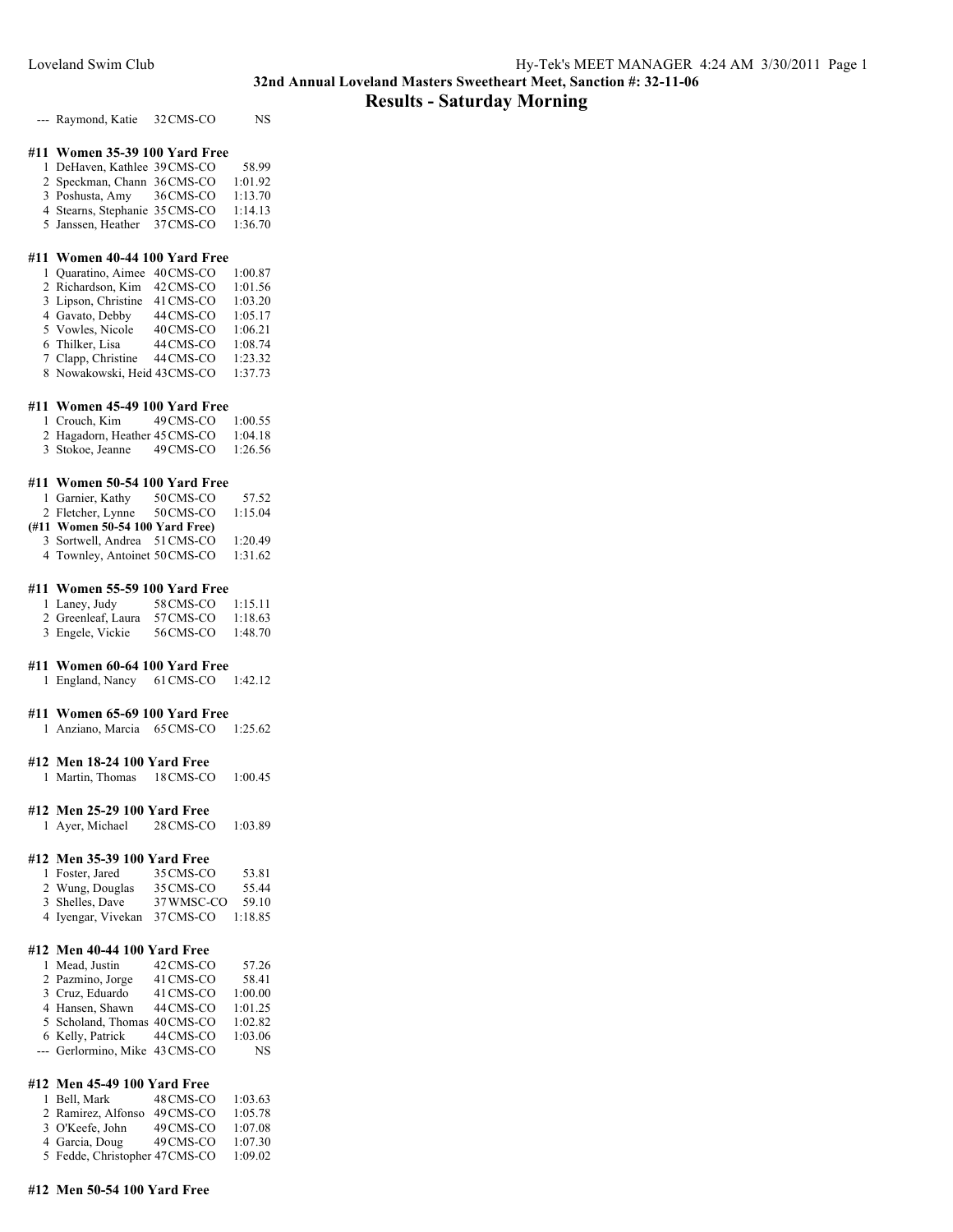## **Results - Saturday Morning**

| 1 Nolte, Chris               | 54 CMS-CO | 56.52 |
|------------------------------|-----------|-------|
| 2 Lehrer, Mark               | 53 CMS-CO | 58.98 |
| 3 Spackman, Lowell 53 CMS-CO |           | 59.70 |

## **#12 Men 55-59 100 Yard Free**

| 1 Waterbury, Stuart 57 CMS-CO |           | 53.53   |
|-------------------------------|-----------|---------|
| 2 Marsh, Russ                 | 55 CMS-CO | 59.04   |
| 3 MacDonald, Lee              | 58 CMS-CO | 1:01.01 |
| 4 Benson, Stan                | 57 CMS-CO | 1:01.89 |
| 5 Mainard, Tom                | 59 CMS-CO | 1:08.38 |
| 6 Shoo, Dallas                | 56 CMS-CO | 1:32.10 |
| 7 Ott, William                | 57 CMS-CO | 1:42.13 |

#### **#12 Men 60-64 100 Yard Free**

|  |  |  | 1 Abbott, Bill | 64 CMS-CO | 1:02.48 |
|--|--|--|----------------|-----------|---------|
|--|--|--|----------------|-----------|---------|

#### **#12 Men 65-69 100 Yard Free**

| $---$ | Burgess, Thom              | 68 CMS-CO | NS |
|-------|----------------------------|-----------|----|
|       | Abrahms, Richard 65 CMS-CO |           | NS |

## **#12 Men 70-74 100 Yard Free**

1 Plummer, Mark 74CMS-CO 1:22.01

### **#15 Women 18-24 200 Yard IM**

| 1 Vatch, Hayley | 23 CMS-CO | 2:37.01 |
|-----------------|-----------|---------|
| 2 Jelley, Sara  | 23 CMS-CO | 3:01.90 |

#### **#15 Women 25-29 200 Yard IM** 1 Shuss, Audrey 27CMS-CO 2:29.97

#### **#15 Women 35-39 200 Yard IM** 1 Stearns, Stephanie 35CMS-CO 2:59.58

## **#15 Women 40-44 200 Yard IM**

1 Vowles, Nicole 40CMS-CO 2:45.50

## **#15 Women 45-49 200 Yard IM**

1 Nolte, Susan 49CMS-CO 3:08.18

#### **#16 Men 18-24 200 Yard IM**

--- Martin, Adam 19 WMSC-CO NS

## **#16 Men 35-39 200 Yard IM**

1 Shelles, Dave 37WMSC-CO 2:36.12

#### **#16 Men 40-44 200 Yard IM**

1 Daughtrey, Clay 43CMS-CO 2:24.28

## **#16 Men 45-49 200 Yard IM**

| 1 Barringer, Rob              | 45 CMS-CO | 2:16.83 |
|-------------------------------|-----------|---------|
| 2 Roush, Stephen              | 48 CMS-CO | 2:21.58 |
| 3 Melanson, Edward 48 CMS-CO  |           | 2:23.05 |
| 4 Jensen, Rod                 | 46 CMS-CO | 2:29.88 |
| 5 Dauksher, Walter            | 46 CMS-CO | 2:42.33 |
| 6 Magouirk, Jeffrey 49 CMS-CO |           | 2:43.39 |

#### **#16 Men 50-54 200 Yard IM**

| 1 Mann, Jon       | 50 CMS-CO | 2:18.09 |
|-------------------|-----------|---------|
| 2 Berardi, Steven | 50 CMS-CO | 2:42.12 |

## **#16 Men 55-59 200 Yard IM**

1 Stanback, John 57CMS-CO 2:26.30 2 Parkinson, Bruce 59CMS-CO 2:51.58

### **#16 Men 70-74 200 Yard IM**

1 Wolfe, Artie 71CMS-CO 2:49.74

## **#17 Women 18-24 50 Yard Free**

1 Sarnecki, Christin 23CMS-CO 26.60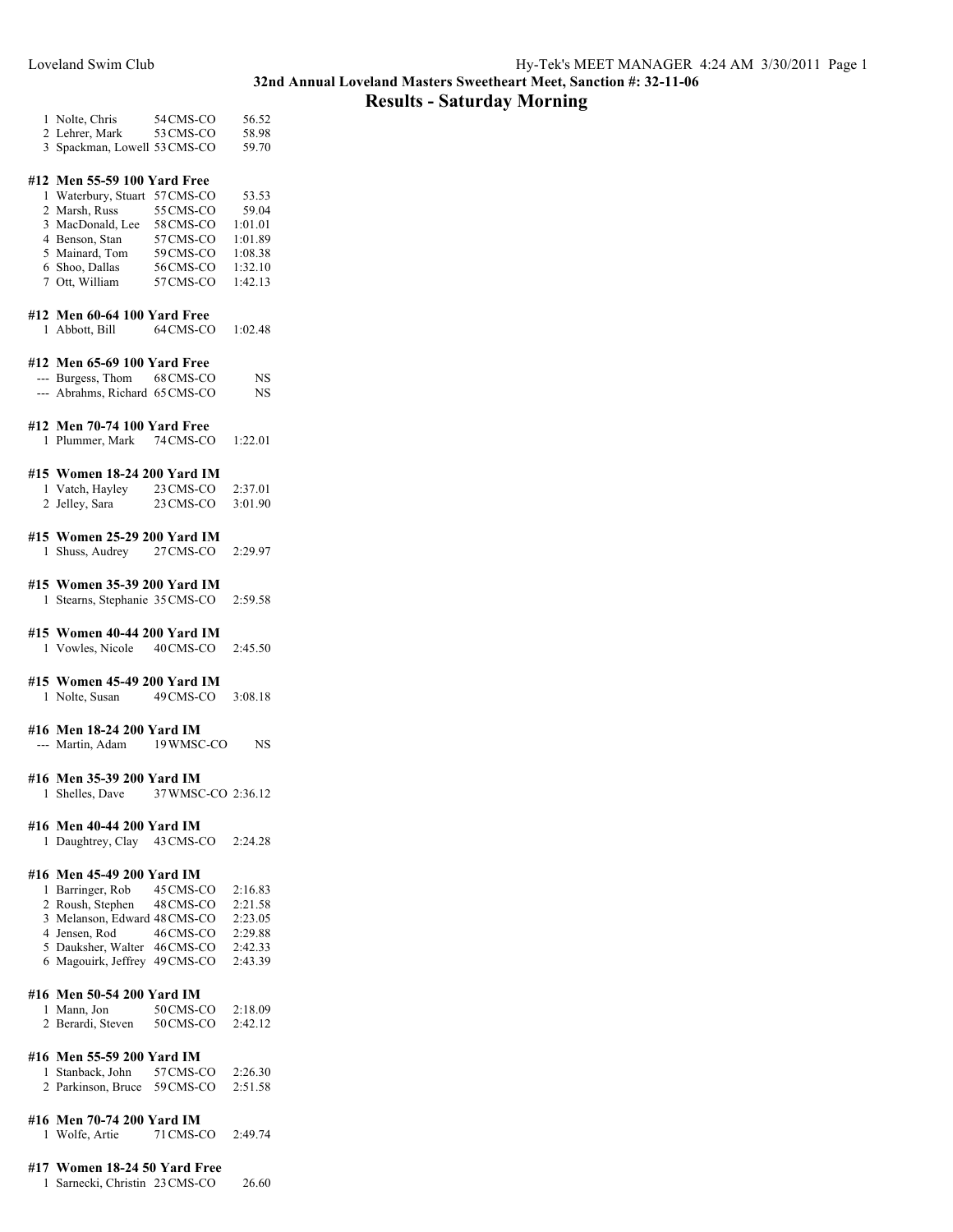## **Results - Saturday Morning**

Snell, Jessica 21WMSC-CO 28.58

## **#17 Women 25-29 50 Yard Free** Gibbons, Chelsea 27CMS-CO 29.73

#### **#17 Women 30-34 50 Yard Free**

| 1 Linke, Lyndsey   | 30 CMS-CO | 25.53 |
|--------------------|-----------|-------|
| 2 Stutzke, Crystal | 30 CMS-CO | 26.75 |
| 3 Fuller, Lacy     | 31 CMS-CO | 36.26 |
| --- Raymond, Katie | 32 CMS-CO | NS    |

#### **#17 Women 35-39 50 Yard Free**

| 1 Speckman, Chann 36 CMS-CO |           | 27.52 |
|-----------------------------|-----------|-------|
| 2 Poshusta, Amy             | 36 CMS-CO | 32.60 |
| 3 Janssen, Heather          | 37 CMS-CO | 43.65 |

## **#17 Women 40-44 50 Yard Free**

| 1 Quaratino, Aimee 40 CMS-CO |           | 27.67 |
|------------------------------|-----------|-------|
| 2 Richardson, Kim            | 42 CMS-CO | 28.18 |
| 3 Lipson, Christine          | 41 CMS-CO | 28.38 |
| 4 Gavato, Debby              | 44 CMS-CO | 29.52 |
| 5 White, LeighAnn            | 41 CMS-CO | 31.88 |
| 6 Broncucia, Stacy           | 42 CMS-CO | 32.58 |
| 7 Uriegas, Rachel            | 40 CMS-CO | 37.88 |
| 8 Nowakowski, Heid 43CMS-CO  |           | 42.43 |

#### **#17 Women 45-49 50 Yard Free**

| 1 von der Lippe, Sus 45 CMS-CO |           | 25.45 |
|--------------------------------|-----------|-------|
| 2 Crouch, Kim                  | 49 CMS-CO | 27.25 |
| 3 Hagadorn, Heather 45 CMS-CO  |           | 29.62 |
| 4 Johnson, Kristi 45 CMS-CO    |           | 31.33 |
| 5 Homan, Deborah 48 CMS-CO     |           | 32.49 |
| 6 Felicissimo, Dawn 47 CMS-CO  |           | 35.51 |
| 7 Stokoe, Jeanne               | 49 CMS-CO | 37.20 |

## **#17 Women 50-54 50 Yard Free**

| 1 Garnier, Kathy                | 50 CMS-CO | 26.05 |
|---------------------------------|-----------|-------|
| 2 Fletcher, Lynne               | 50 CMS-CO | 32.77 |
| 3 Sortwell, Andrea              | 51 CMS-CO | 35.22 |
| 4 Townley, Antoinet 50 CMS-CO   |           | 37.81 |
| --- Anderson, Cynthia 54 CMS-CO |           | NS.   |

### **#17 Women 55-59 50 Yard Free**

| 1 Rosener, Karen   | 57 CMS-CO | 29.12 |
|--------------------|-----------|-------|
| 2 Slavec, Deborah  | 57 CMS-CO | 33.53 |
| 3 Greenleaf, Laura | 57 CMS-CO | 34.90 |
| 4 Engele, Vickie   | 56CMS-CO  | 49.13 |

## **#18 Men 18-24 50 Yard Free**

| 1 Ruske, Zach    | 23 CMS-CO  | 22.81 |
|------------------|------------|-------|
| 2 Martin, Thomas | 18 CMS-CO  | 27.89 |
| --- Martin, Adam | 19 WMSC-CO | NS    |

**#18 Men 25-29 50 Yard Free**

| 1 Ayer, Michael | 28 CMS-CO | 28.84 |
|-----------------|-----------|-------|
|-----------------|-----------|-------|

## **#18 Men 30-34 50 Yard Free**

| 1 Cain, David      | 32 CMS-CO | 27.93 |
|--------------------|-----------|-------|
| --- Juliano, Kevin | 31 CMS-CO | NS    |

## **#18 Men 35-39 50 Yard Free**

| 1 Foster, Jared    | 35 CMS-CO | 24.73 |
|--------------------|-----------|-------|
| 2 Wung, Douglas    | 35 CMS-CO | 25.08 |
| 3 Iyengar, Vivekan | 37 CMS-CO | 36.91 |

### **#18 Men 40-44 50 Yard Free**

| 1 Smit, Robbert-Paru 41 |           | CMS-CO | 22.97 |
|-------------------------|-----------|--------|-------|
| 2 Hoyt, Brian           | 44 CMS-CO | 25.76  |       |
| 3 Mead, Justin          | 42 CMS-CO | 25.80  |       |
| 4 Pazmino, Jorge        | 41 CMS-CO | 26.34  |       |
| 5 Wullink, Wietse       | 44 CMS-CO | 26.66  |       |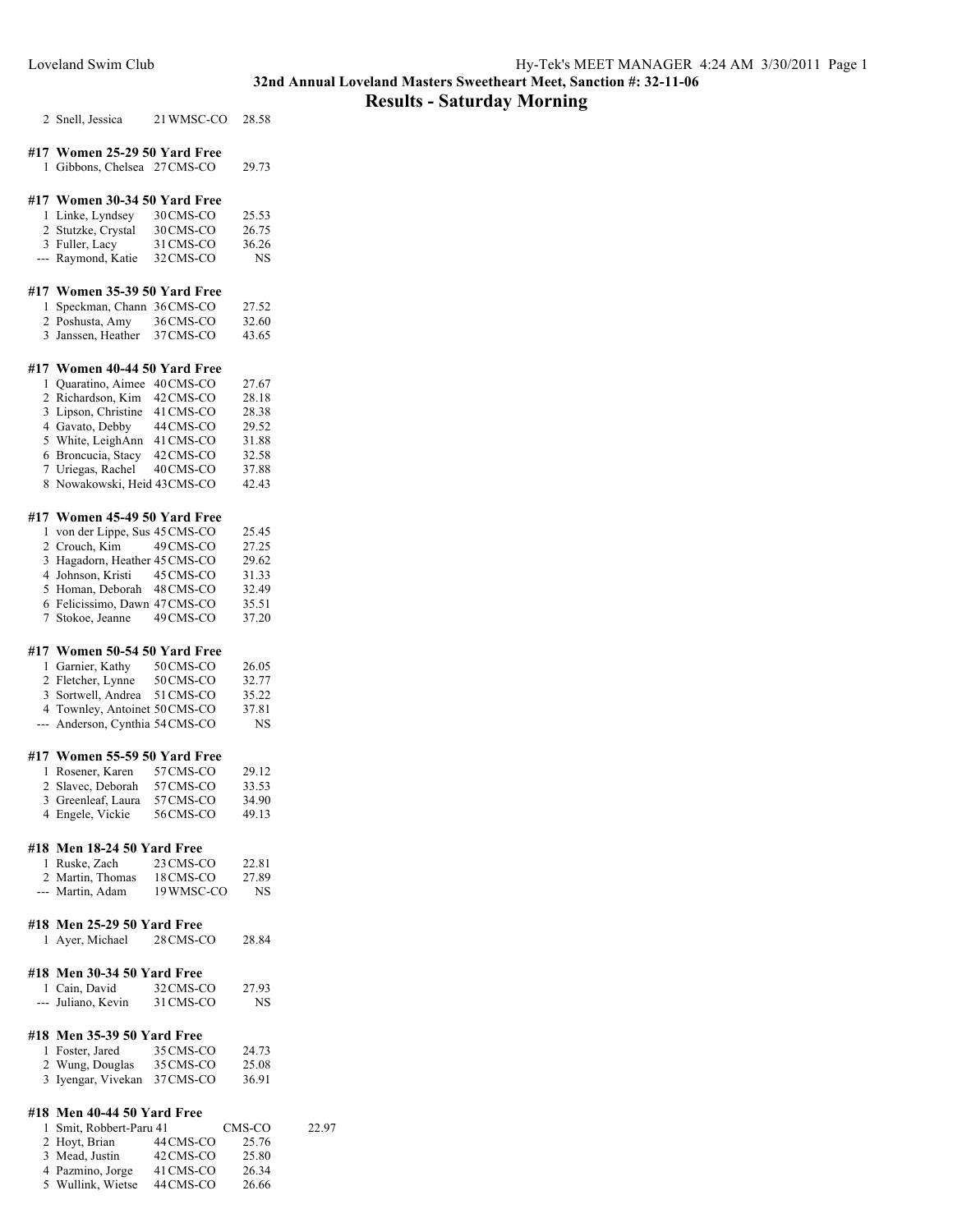## **Results - Saturday Morning**

|                | 6 Cruz, Eduardo                                  | 41 CMS-CO | 26.77          |
|----------------|--------------------------------------------------|-----------|----------------|
|                | (#18 Men 40-44 50 Yard Free)                     |           |                |
|                | 7 Cusack, Clif                                   | 41 CMS-CO | 27.12          |
|                | 8 Hansen, Shawn                                  | 44 CMS-CO | 27.33          |
|                | 9 Kelly, Patrick                                 | 44 CMS-CO | 29.22          |
|                | 10 Reese, Gary                                   | 44 CMS-CO | 34.88          |
|                | --- Gerlormino, Mike 43 CMS-CO                   |           | <b>NS</b>      |
|                |                                                  |           |                |
|                | #18 Men 45-49 50 Yard Free                       |           |                |
| 1              | Kline, Rich                                      | 48 CMS-CO | 24.07          |
|                | 2 McCulloch, Andr                                | 45 CMS-CO | 27.53          |
|                | 3 Bell, Mark                                     | 48 CMS-CO | 28.48          |
|                | 4 Ramirez, Alfonso                               | 49 CMS-CO | 29.23          |
|                | 5 Fedde, Christopher 47CMS-CO<br>6 O'Keefe, John | 49 CMS-CO | 30.39          |
|                | 7 Lowe, Todd                                     | 48 CMS-CO | 30.47<br>30.63 |
|                |                                                  |           |                |
|                | #18 Men 50-54 50 Yard Free                       |           |                |
| 1              | Bank, Holden 50 BLU-FL                           |           | 25.05          |
|                | 2 Spackman, Lowell 53 CMS-CO                     |           | 27.15          |
|                |                                                  |           |                |
|                | #18 Men 55-59 50 Yard Free                       |           |                |
| $\mathbf{1}$   | Marsh, Russ                                      | 55 CMS-CO | 25.17          |
|                | 2 Lehman, Melvin                                 | 56 CMS-CO | 26.88          |
|                | 3 Benson, Stan                                   | 57 CMS-CO | 27.85          |
|                | 4 Ott, William                                   | 57 CMS-CO | 30.39          |
|                | 5 McElhinney, Tom 57 CMS-CO                      |           | 30.99          |
|                | 6 Shoo, Dallas                                   | 56 CMS-CO | 39.83          |
|                | --- Mainard, Tom                                 | 59 CMS-CO | DQ             |
|                |                                                  |           |                |
|                | #18 Men 60-64 50 Yard Free                       |           |                |
| 1              | Abbott, Bill                                     | 64 CMS-CO | 27.93          |
|                |                                                  |           |                |
|                |                                                  |           |                |
|                | #18 Men 65-69 50 Yard Free                       |           |                |
| 1              | Abrahms, Richard 65 CMS-CO                       |           | 24.27          |
|                | 2 Burgess, Thom                                  | 68 CMS-CO | 30.93          |
|                |                                                  |           |                |
|                | #19 Women 18-24 100 Yard Fly                     |           |                |
|                | 1 Vatch, Hayley                                  | 23 CMS-CO | 1:11.28        |
| $\overline{2}$ | Jelley, Sara                                     | 23 CMS-CO | 1:33.80        |
|                |                                                  |           |                |
|                | #19 Women 25-29 100 Yard Fly                     |           |                |
| 1              | Shuss, Audrey                                    | 27 CMS-CO | 1:07.29        |
|                |                                                  |           |                |
|                | #19 Women 30-34 100 Yard Fly                     |           |                |
|                | 1 Linke, Lyndsey                                 | 30 CMS-CO | 1:04.84        |
|                | 2 Fuller, Lacy                                   | 31 CMS-CO | 1:48.58        |
|                | --- Raymond, Katie                               | 32 CMS-CO | NS             |
|                |                                                  |           |                |
|                | #19 Women 35-39 100 Yard Fly                     |           |                |
|                | 1 DeHaven, Kathlee 39 CMS-CO                     |           | 1:07.86        |
|                |                                                  |           |                |
|                | #19 Women 40-44 100 Yard Fly                     |           |                |
|                | 1 Clapp, Christine 44 CMS-CO                     |           | 1:41.70        |
|                |                                                  |           |                |
|                | #19 Women 50-54 100 Yard Fly                     |           |                |
|                | 1 Nelson, Judy                                   | 50 CMS-CO | 1:14.24        |
|                |                                                  |           |                |
|                | #20 Men 18-24 100 Yard Fly                       |           |                |
|                | 1 Davis, Johnni                                  | 23 CMS-CO | 1:10.39        |
|                | --- Ruske, Zach                                  | 23 CMS-CO | <b>NS</b>      |
|                |                                                  |           |                |
|                | #20 Men 40-44 100 Yard Fly                       |           |                |
|                | 1 Smit, Robbert-Paru 41                          |           | CMS-CO         |
|                | 2 Gonzales, Mike 44 CMS-CO                       |           | 1:01.08        |
|                |                                                  |           |                |
|                | #20 Men 45-49 100 Yard Fly                       |           |                |
| 1              | Jensen, Rod                                      | 46 CMS-CO | 1:06.72        |
|                | 2 Pins, Michael                                  | 45 CMS-CO | 1:07.05        |
|                | 3 Garcia, Doug                                   | 49 CMS-CO | 1:45.01        |

57.94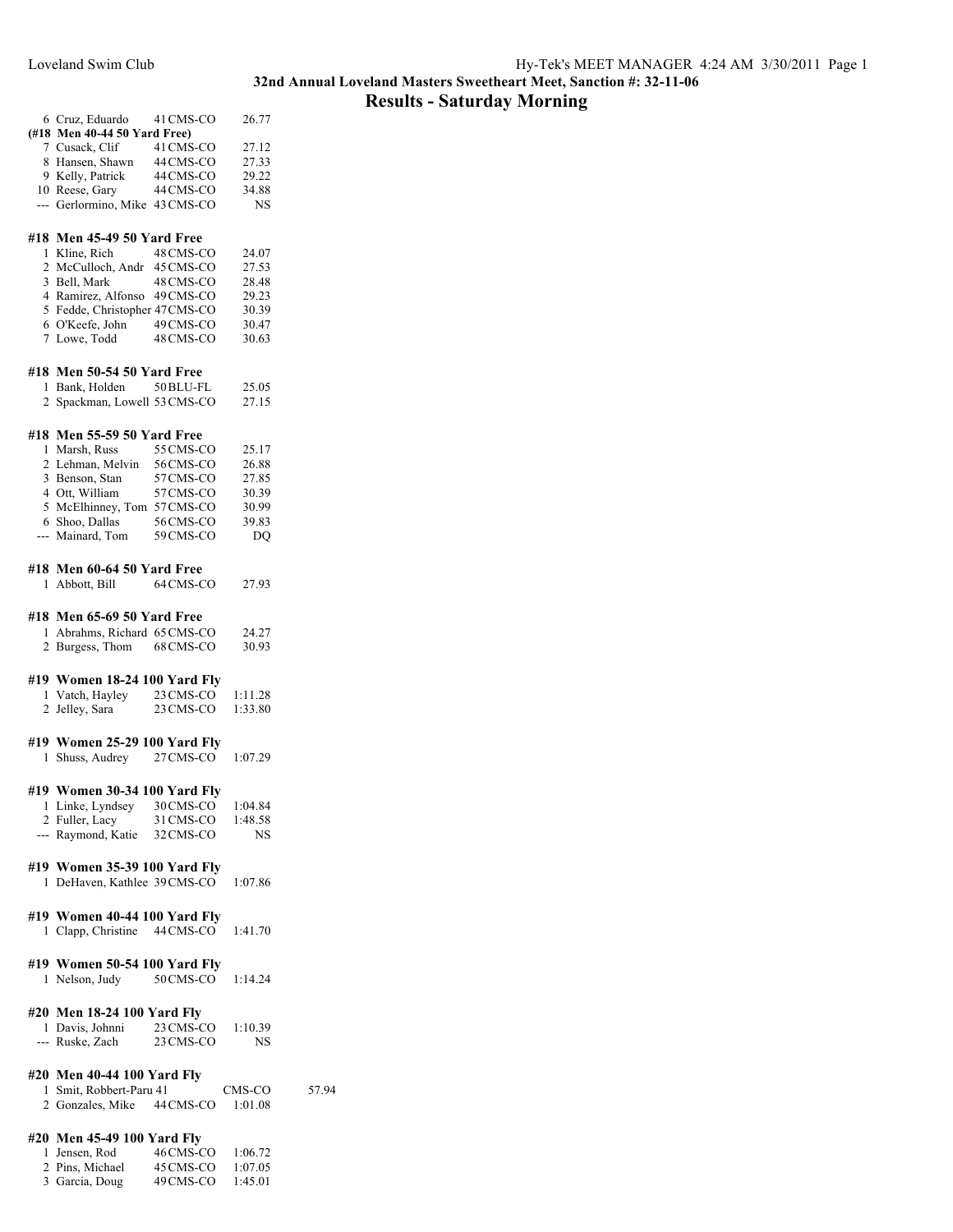## **32nd Annual Loveland Masters Sweetheart Meet, Sanction #: 32-11-06 Results - Saturday Morning**

## **#20 Men 50-54 100 Yard Fly**

| 1 Mann, Jon    | 50 CMS-CO                          | 1:01.20  |
|----------------|------------------------------------|----------|
| 2 Nolte, Chris | 54 CMS-CO                          | 1:06.63  |
| .              | $\sim$ $\sim$ $\sim$ $\sim$ $\sim$ | $\cdots$ |

3 Lehrer, Mark 53CMS-CO 1:10.99

## **#20 Men 55-59 100 Yard Fly**

1 MacDonald, Lee 58CMS-CO 1:08.44

### **#20 Men 70-74 100 Yard Fly**

1 Wolfe, Artie 71CMS-CO 1:22.80

#### **#21 Women 30-34 100 Yard Back**

1 Stutzke, Crystal 30CMS-CO 1:08.65

## **#21 Women 35-39 100 Yard Back**

- 1 Stearns, Stephanie 35CMS-CO 1:22.29
- 2 Janssen, Heather 37CMS-CO 1:47.87

#### **#21 Women 40-44 100 Yard Back**

| 1 Crino, Heide                 | 44 CMS-CO | 1:19.21 |
|--------------------------------|-----------|---------|
| 2 Thilker, Lisa                | 44 CMS-CO | 1:24.65 |
| --- Quaratino, Aimee 40 CMS-CO |           | NS      |

### **#21 Women 45-49 100 Yard Back**

| 1 Freund, Shelle  | 45 CMS-CO | 1:10.52 |
|-------------------|-----------|---------|
| 2 Johnson, Kristi | 45 CMS-CO | 1:35.36 |
| 3 Bohlmann, Lisa  | 45 CMS-CO | 1:40.61 |

## **#21 Women 55-59 100 Yard Back**

1 Engele, Vickie 56CMS-CO 2:04.21

#### **#22 Men 18-24 100 Yard Back**

--- Martin, Adam 19WMSC-CO NS

## **#22 Men 35-39 100 Yard Back**

| 1 Wung, Douglas | 35 CMS-CO | 1:11.08 |
|-----------------|-----------|---------|
|-----------------|-----------|---------|

## **#22 Men 40-44 100 Yard Back**

| 1 Gonzales, Mike | 44 CMS-CO | 1:00.48 |
|------------------|-----------|---------|
| 2 Hoyt, Brian    | 44 CMS-CO | 1:10.00 |
| 3 Pazmino, Jorge | 41 CMS-CO | 1:10.20 |
| 4 Cusack, Clif   | 41 CMS-CO | 1:12.03 |

#### **#22 Men 45-49 100 Yard Back**

|       | 1 Roush, Stephen | 48 CMS-CO | 1:06.38 |
|-------|------------------|-----------|---------|
| $---$ | Barringer, Rob   | 45 CMS-CO | NS      |

## **#22 Men 55-59 100 Yard Back**

| 1 Benson, Stan   | 57 CMS-CO | 1:10.98 |
|------------------|-----------|---------|
| 2 Lehman, Melvin | 56CMS-CO  | 1:11.53 |

## **#22 Men 65-69 100 Yard Back**

| 1 Neuls, Allen | 67 CMS-CO<br>1:20.42 |
|----------------|----------------------|
|----------------|----------------------|

## **#22 Men 70-74 100 Yard Back**

| 74 CMS-CO<br>1:52.42<br>1 Plummer, Mark |
|-----------------------------------------|
|-----------------------------------------|

## **#23 Women 30-34 50 Yard Breast**

| 1 Lee, Jodi    | 33 CMS-CO | 32.92 |
|----------------|-----------|-------|
| 2 Fuller, Lacy | 31 CMS-CO | 48.14 |

## **#23 Women 40-44 50 Yard Breast**

| 1 Gavato, Debby             | 44 CMS-CO | 42.33 |
|-----------------------------|-----------|-------|
| 2 Broncucia, Stacy          | 42 CMS-CO | 48.08 |
| 3 Uriegas, Rachel           | 40 CMS-CO | 48.97 |
| 4 Nowakowski, Heid 43CMS-CO |           | 50.24 |

#### **#23 Women 45-49 50 Yard Breast**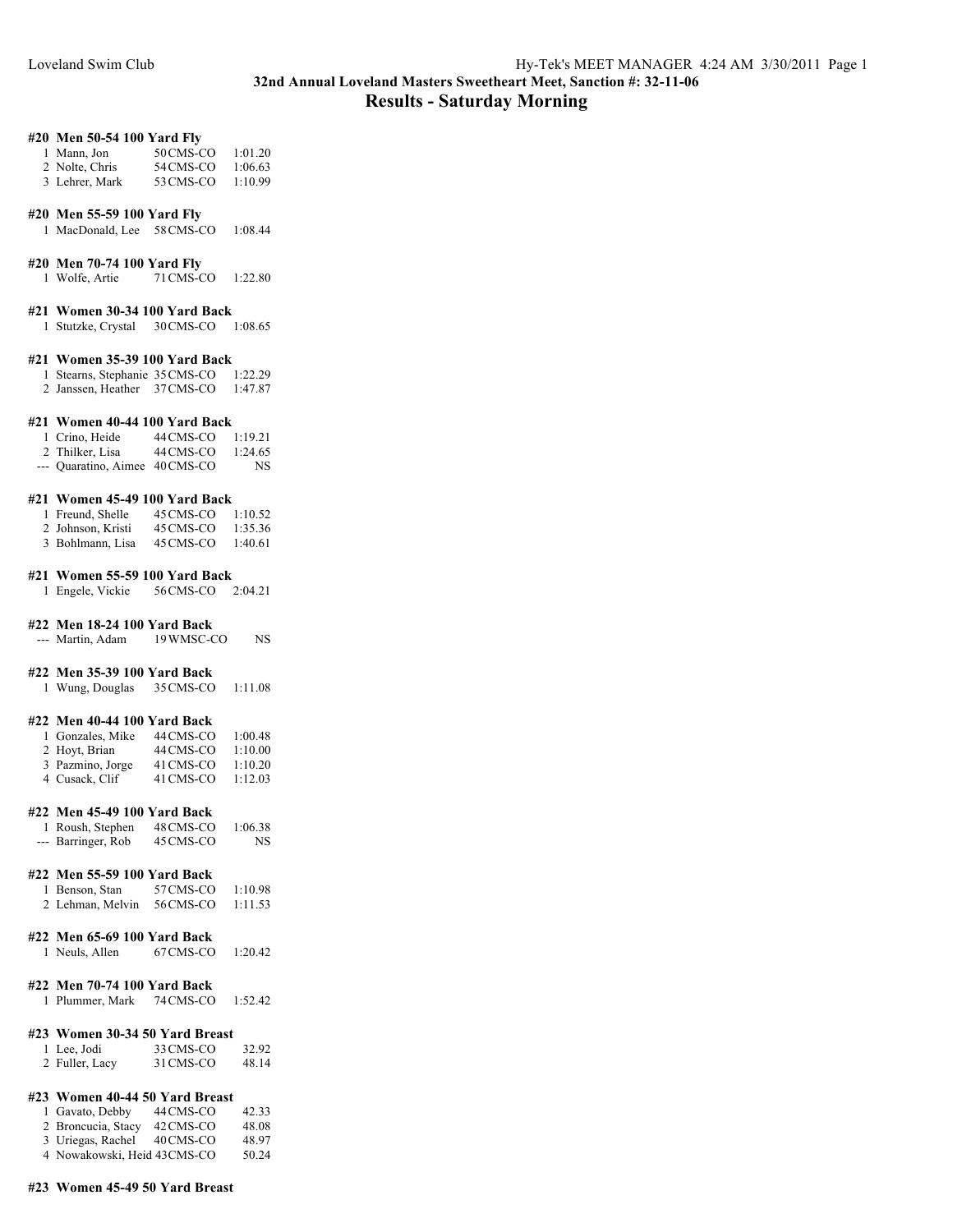## **Results - Saturday Morning**

|              | 1 von der Lippe, Sus 45 CMS-CO |           | 31.03 |
|--------------|--------------------------------|-----------|-------|
|              | 2 Crouch, Kim 49 CMS-CO        |           | 34.09 |
|              | 3 Washburn, Lynette 47CMS-CO   |           | 35.68 |
|              | 4 Sauls, Catherin              | 46 CMS-CO | 40.57 |
|              | 5 Bohlmann, Lisa 45 CMS-CO     |           | 40.82 |
|              | 6 Stokoe, Jeanne               | 49 CMS-CO | 43.14 |
|              | 7 Nolte, Susan                 | 49 CMS-CO | 43.66 |
|              |                                |           |       |
|              | #23 Women 50-54 50 Yard Breast |           |       |
|              | 1 Anderson, Cynthia 54 CMS-CO  |           | 41.22 |
|              | 2 Sortwell, Andrea 51 CMS-CO   |           | 48.99 |
|              | #23 Women 55-59 50 Yard Breast |           |       |
|              | 1 Rosener, Karen 57 CMS-CO     |           | 38.94 |
|              | 2 Slavec, Deborah 57 CMS-CO    |           | 45.09 |
|              |                                |           |       |
|              | #23 Women 60-64 50 Yard Breast |           |       |
| 1.           | England, Nancy 61 CMS-CO       |           | 55.13 |
|              | #24 Men 18-24 50 Yard Breast   |           |       |
| $\mathbf{1}$ | Ruske, Zach 23 CMS-CO          |           | 30.44 |
|              | 2 Martin, Thomas 18 CMS-CO     |           | 40.17 |
|              |                                |           |       |
|              | #24 Men 35-39 50 Yard Breast   |           |       |
| 1            | Iyengar, Vivekan 37 CMS-CO     |           | 46.32 |
|              |                                |           |       |

## **#24 Men 40-44 50 Yard Breast**

| 1 Wullink, Wietse | 44 CMS-CO | 32.75 |
|-------------------|-----------|-------|
| 2 Cruz, Eduardo   | 41 CMS-CO | 35.34 |
| 3 Mead, Justin    | 42 CMS-CO | 35.69 |
| 4 Cusack, Clif    | 41 CMS-CO | 39.33 |
| --- Hansen, Shawn | 44 CMS-CO | NS.   |

### **#24 Men 45-49 50 Yard Breast**

| 1 Pins, Michael              | 45 CMS-CO | 35.94 |
|------------------------------|-----------|-------|
| 2 Ramirez, Alfonso 49 CMS-CO |           | 40.45 |

#### **#24 Men 50-54 50 Yard Breast**

| 1 Bank, Holden    | 50 BLU-FL | 29.62 |
|-------------------|-----------|-------|
| 2 Berardi, Steven | 50 CMS-CO | 36.16 |
| 3 Knee, Derek     | 53 CMS-CO | 36.53 |

## **#24 Men 55-59 50 Yard Breast**

| 1 Waterbury, Stuart 57 CMS-CO |           | 30.82 |
|-------------------------------|-----------|-------|
| 2 Marsh, Russ                 | 55 CMS-CO | 31.21 |
| 3 Hess, Richard               | 56CMS-CO  | 32.45 |
| 4 Parkinson, Bruce            | 59 CMS-CO | 36.80 |
| 5 Shoo, Dallas                | 56 CMS-CO | 51.06 |

## **#24 Men 65-69 50 Yard Breast**

| 1 Burgess, Thom  | 68 CMS-CO | 38.80 |
|------------------|-----------|-------|
| 2 McDanal, Steve | 67 CMS-CO | 42.53 |

## **#24 Men 70-74 50 Yard Breast**

| 1 Wolfe, Artie  | 71 CMS-CO | 38.38 |
|-----------------|-----------|-------|
| 2 Plummer, Mark | 74 CMS-CO | 52.66 |

## **#25 Women 30-34 200 Yard Back**

| --- Raymond, Katie | 32 CMS-CO | NS |
|--------------------|-----------|----|
|                    |           |    |

## **#25 Women 40-44 200 Yard Back**

 Richardson, Kim 42CMS-CO 2:39.45 Crino, Heide 44CMS-CO 2:47.69

## **#25 Women 45-49 200 Yard Back**

Freund, Shelle 45CMS-CO 2:34.58

## **#25 Women 65-69 200 Yard Back**

Anziano, Marcia 65CMS-CO 2:52.54